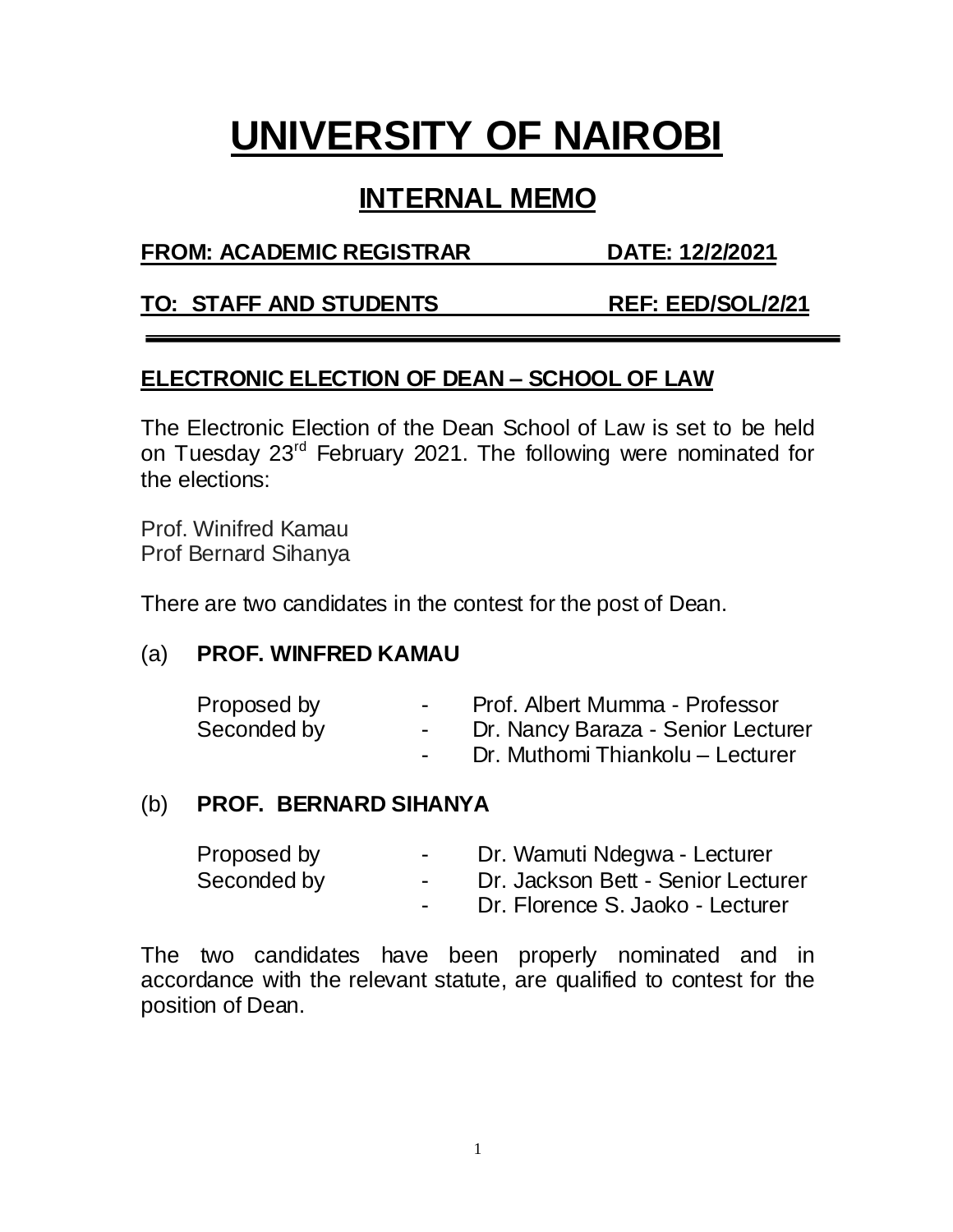The Electoral Commission and ICT Team held a meeting on Thursday 11<sup>th</sup> February 2021 at 10.00 a.m to brief the Candidates and Agents on the electoral process.

There was a follow up meeting on  $12<sup>th</sup>$  February 2021 of the Candidates, their Agents and the Retuning Officer to resolve the dispute on nomination and verification of the nomination documents. The meeting finally resolved the matter and agreed that the elections for Dean will proceed.

# (i) **Verification of the Voters Register**

# **Voters Register**

Verification of the Voters Register would officially commence on Friday  $12<sup>th</sup>$  February 2021 from 8.00 a.m and end on Wednesday  $17<sup>th</sup>$  February 2021 4.00 p.m and submitted to the Academic Register. The final Voters Register will be circulated on 18<sup>th</sup> February 2021.

The Dean and Chairmen of Departments are requested to facilitate the verification process as per Statute XIX. All the candidates will be required to submit written approvals for the verified Voters Register to be used for election purposes.

# (ii) **Mock Election**

To be held on Friday 19<sup>th</sup> February 2021 between 8.00 to 4.00 p.m.

# (iii) **Voting on the Election Day**

Voting will begin at 8.00 a.m to 4.00 p.m on Tuesday  $23<sup>rd</sup>$ February 2021

# (iv) **Announcement of Results**

The Dean shall convene a virtual School Board meeting at 4.30 p,m on Tuesday 23<sup>rd</sup> February 2021 for announcement of the results.